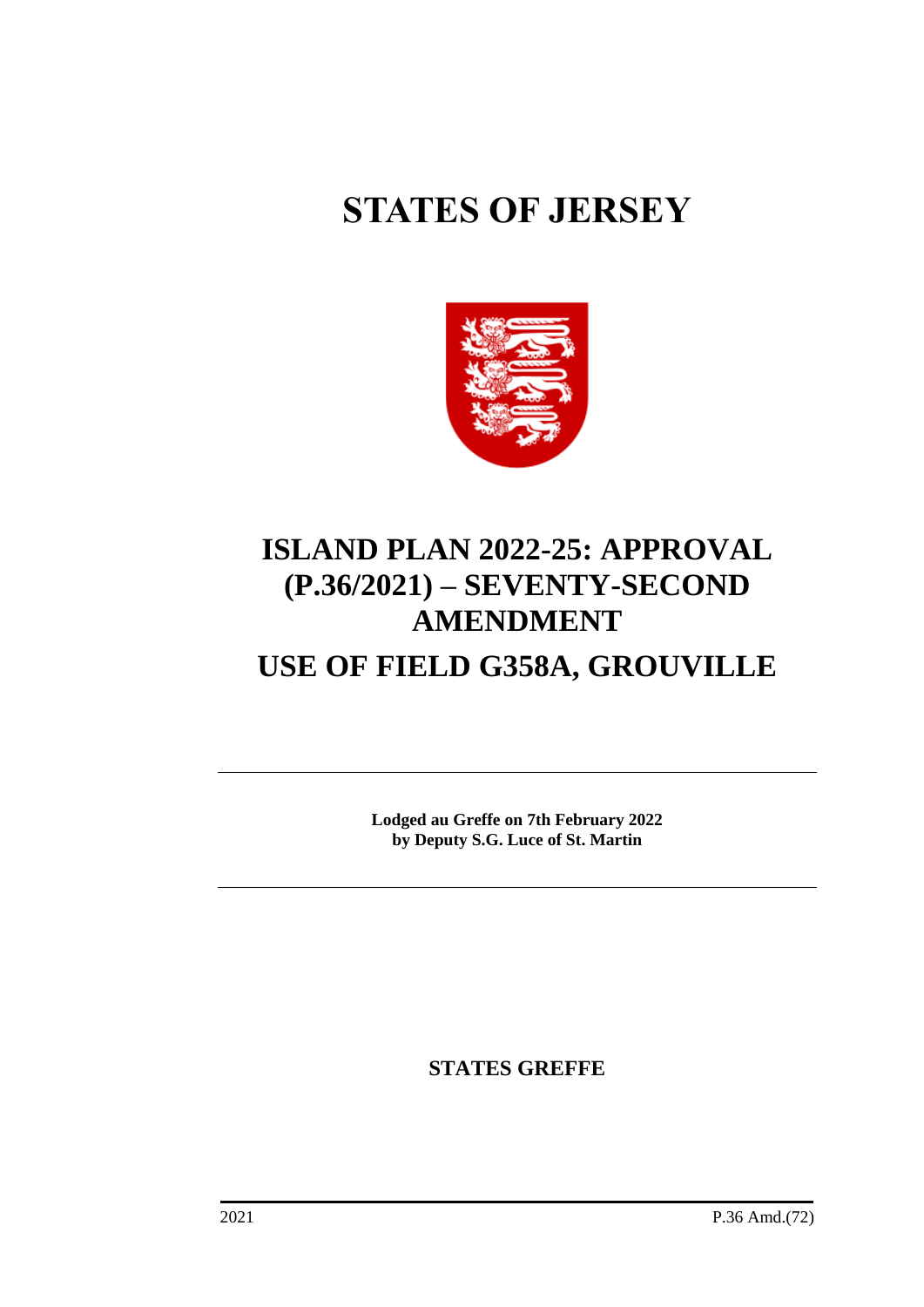#### ISLAND PLAN 2022-25: APPROVAL (P.36/2021) – SEVENTY-SECOND AMENDMENT \_\_\_\_\_\_\_\_\_\_\_\_

# **PAGE 2 –**

After the words "the draft Island Plan 2022-25" insert the words "except that –

- (a) the following should be inserted within the list of sites to be zoned for affordable homes at Policy H5 – Provision of affordable homes –
	- "2. Field G358A Grouville (0.55 hectares/3.07 vergées)";
- (b) the draft Island Plan 2022-25 should be further amended in such respects as may be necessary consequent upon the adoption of paragraph (a); and
- (c) the Draft Bridging Island Plan Proposals Map Part A Planning Zones should be amended to reflect the adoption of paragraph (a).".

# DEPUTY OF ST. MARTIN

**Note:** After this amendment, the proposition would read as follows –

# **THE STATES are asked to decide whether they are of opinion** −

to approve, in accordance with Article 3(1) of the Planning and Building (Jersey) Law 2002, as amended by the Covid-19 (Island Plan) (Jersey) Regulations 2021, the draft Island Plan 2022-25, except that  $-$ 

| (a) | the following should be inserted within the list of sites to be zoned for<br>affordable homes at Policy $H5$ – Provision of affordable homes – |                       |  |                                                                                                                                                    |  |
|-----|------------------------------------------------------------------------------------------------------------------------------------------------|-----------------------|--|----------------------------------------------------------------------------------------------------------------------------------------------------|--|
|     | $\mathfrak{c}$                                                                                                                                 | Field G358A Grouville |  | $(0.55 \text{ hectares}/3.07 \text{ vergées})$ ";                                                                                                  |  |
| (b) |                                                                                                                                                |                       |  | the draft Island Plan 2022-25 should be further amended in such respects<br>as may be necessary consequent upon the adoption of paragraph (a); and |  |

(c) the Draft Bridging Island Plan Proposals Map Part  $A -$  Planning Zones should be amended to reflect the adoption of paragraph (a).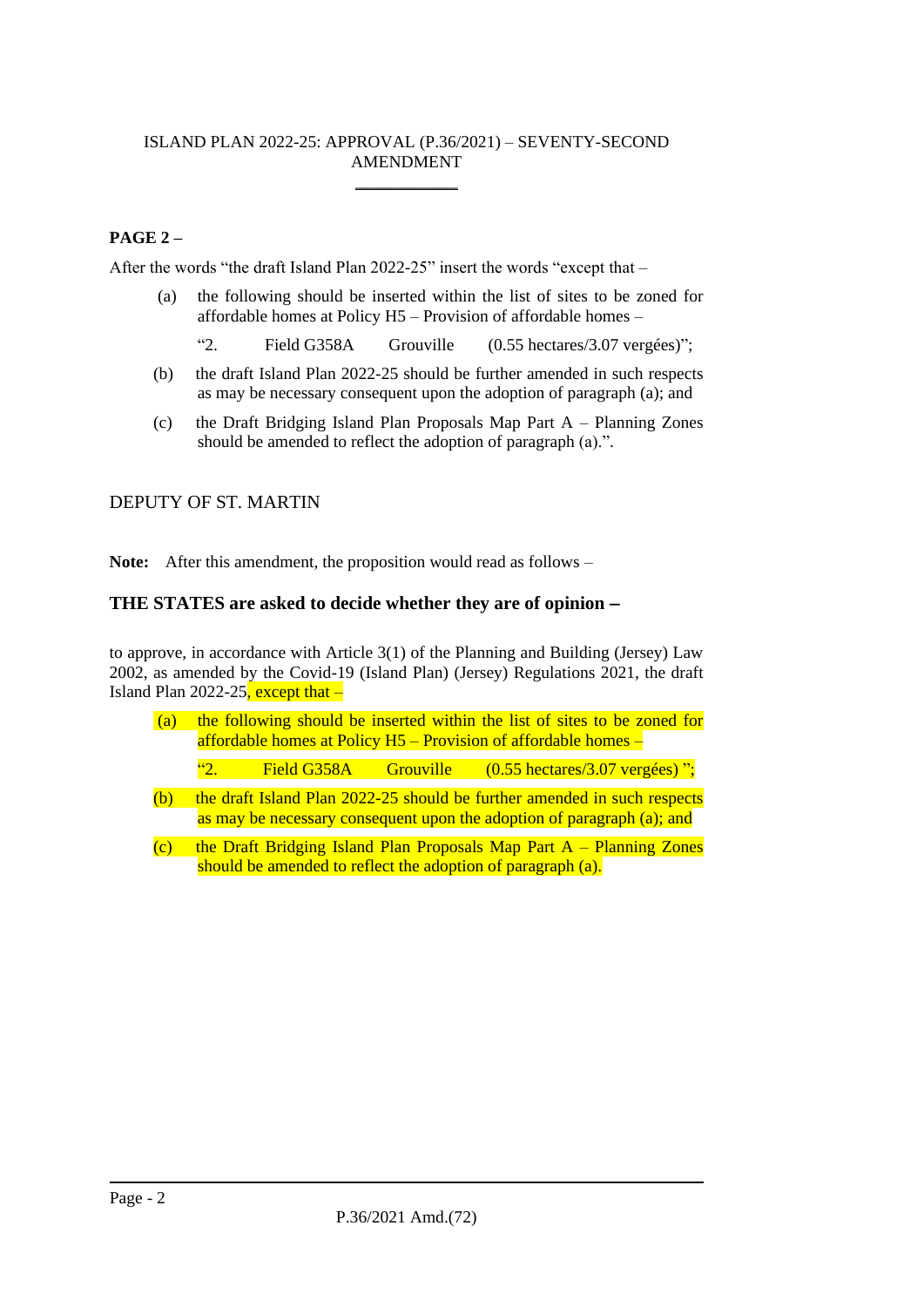#### **REPORT**

The Parish of Grouville have been extremely proactive in their preparation work for the Draft Bridging Island Plan. The Parish has consulted with their parishioners on many occasions in the past, and consequently a number of sites were proposed to the Draft Bridging Island Plan.

Since 2018 the Parish have placed a regular six monthly "call for sites" in their hugely successful Parish magazine. In 2019 the parish sent a flyer out to all Grouville addresses, and they posted questionnaires on their Parish of Grouville website to encourage discussion on all types of housing provision in the parish. Banners were erected, and the radio and television were also used to promote the Parish's desire to consult on the whole "housing issue".

Members will know that, following the Inspection in Public for the Draft Bridging Island Plan, the Parish of Grouville have been successful in having one housing site proposed for rezoning. That site is field G392A (as shown on the map attached). Field G392A has many advantages, not least the direct access on to the main road. It is also close to many parish amenities, as well as having good access to the parish school and bus stops.

Following on from the successful promotion of field G392A, the parish would now like to seek permission to rezone a further small field almost immediately adjacent to the one already proposed for approval. This is field G358A. It is just over 3 vergees in size and would accommodate around 19 housing units.

The Parish would wish field G358A to also be rezoned for affordable housing. There is no doubt that, if developed separately, this field would create significant landscape harm but, now that field G392A has been "approved for rezoning", that landscape harm falls away as a material consideration. If this field was rezoned it would support a sensitively designed affordable housing scheme in a logical location. For all the reasons of infrastructure, public transport, access to local amenities and the availability of a safe route to school...this site should be supported for affordable housing.

In conclusion, the site is on the edge of the existing Built-Up Area and close to the parish school. It is within walking distance of shops and services. It is close to the primary road network and has a frequent bus service within walking distance. Future residents would be within cycling distance of Gorey Village, Gorey Common and local beaches. Development of this site would support local families with connections to the parish. The Parish has identified the need for affordable homes for parishioners and is fully aware of the wider Island requirement. For these reasons this field is proposed as a very acceptable site for affordable housing.

### **Financial and manpower implications**

There are no financial or manpower implications in relation to the inclusion of the site as identified.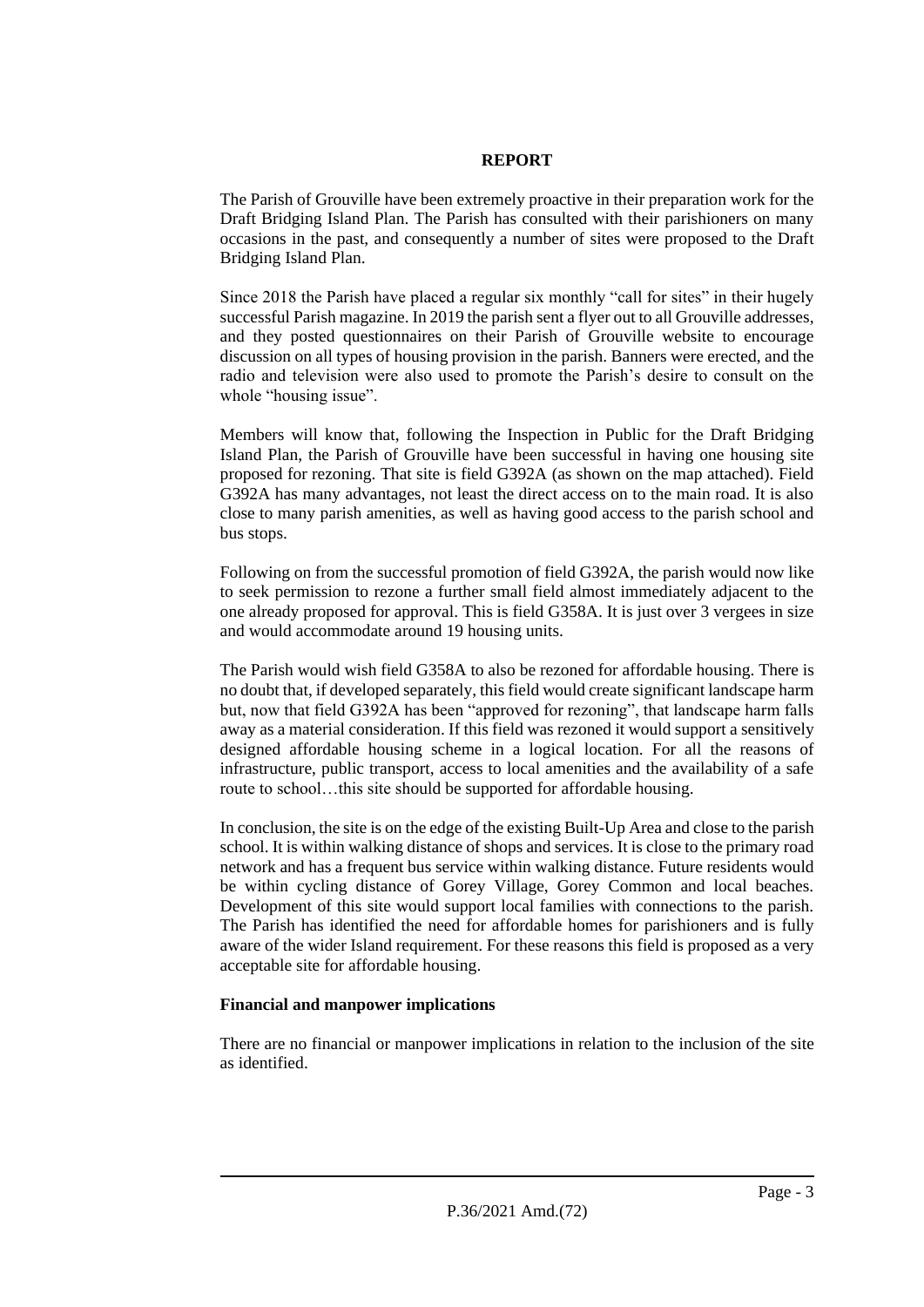#### **Child Rights Impact Assessment implications**

This amendment has been assessed in relation to the [Bridging Island Plan CRIA.](https://www.gov.je/SiteCollectionDocuments/Planning%20and%20building/R%20Children%27s%20Rights%20Impact%20Assessment%20ND.pdf) Whilst this amendment will add an additional agricultural field to those already proposed to be made available for affordable housing, its aim is to increase the flexibility of the housing available within the Parish. These will ultimately benefit children growing up in the Island, who should have a right to live in suitable accommodation.